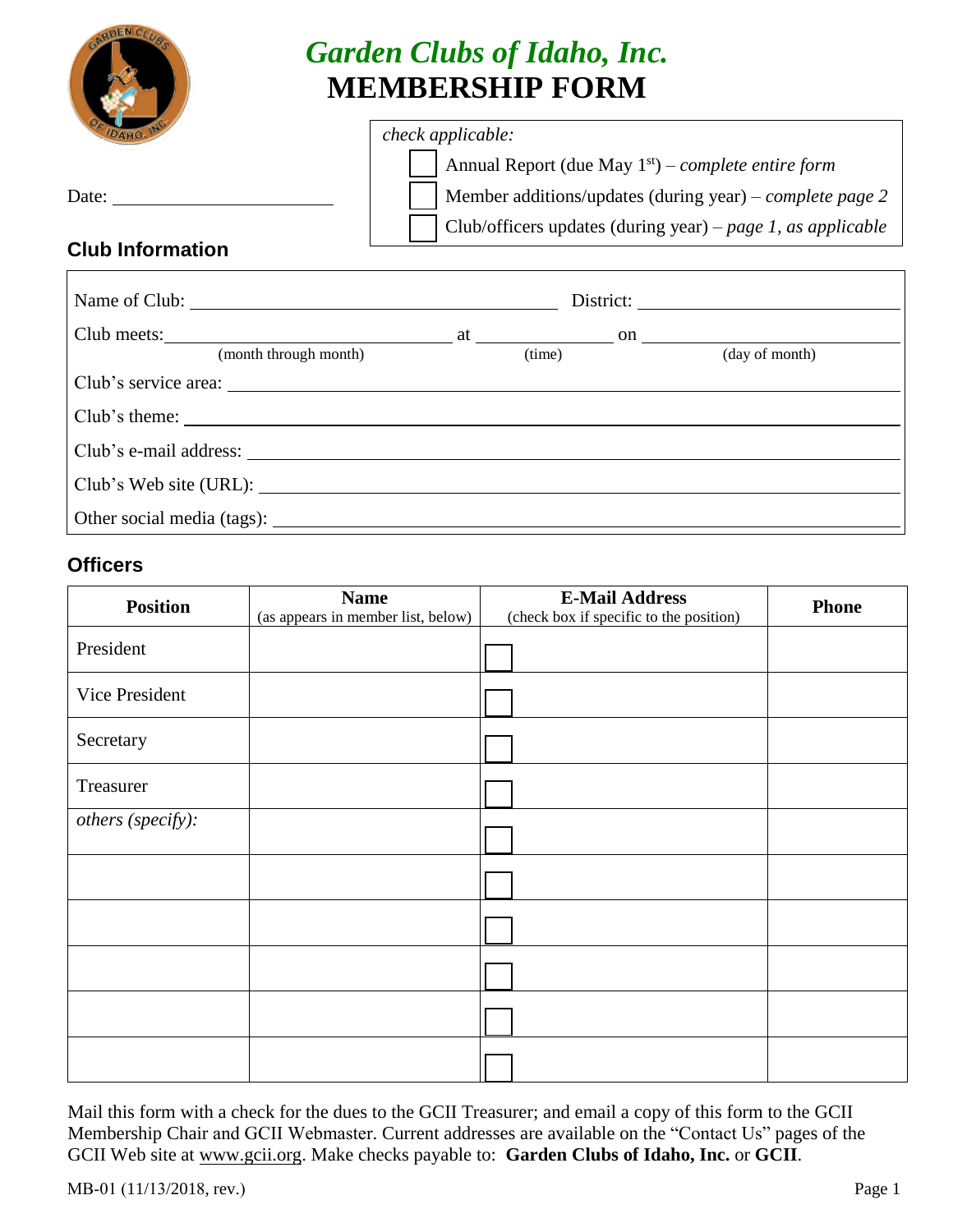| $\sim$ |  |
|--------|--|
|        |  |

**Members** Number of Members **and Allie Contract Automobile Superior**  $\omega$  \$10.00 each = \$

 **Please type or print clearly**. List names in **alphabetical order by last name**.

| Name (last name first) | Mailing Address, City, Zip       | <b>E-Mail Address</b>                           | <b>Phone</b> |
|------------------------|----------------------------------|-------------------------------------------------|--------------|
| (example) Doe, Jane    | 1020 Main St<br>Some City, 83702 | jdoe@mail.com                                   | 208-555-1234 |
|                        |                                  |                                                 |              |
|                        |                                  |                                                 |              |
|                        |                                  |                                                 |              |
|                        |                                  |                                                 |              |
|                        |                                  |                                                 |              |
|                        |                                  |                                                 |              |
|                        |                                  |                                                 |              |
|                        |                                  |                                                 |              |
|                        |                                  |                                                 |              |
|                        |                                  |                                                 |              |
|                        |                                  |                                                 |              |
|                        |                                  |                                                 |              |
|                        |                                  |                                                 |              |
|                        |                                  |                                                 |              |
|                        |                                  |                                                 |              |
|                        |                                  |                                                 |              |
|                        |                                  |                                                 |              |
|                        |                                  |                                                 |              |
|                        |                                  |                                                 |              |
|                        |                                  |                                                 |              |
|                        |                                  |                                                 |              |
|                        |                                  |                                                 |              |
|                        |                                  | Continue on next page, if more space is needed. |              |